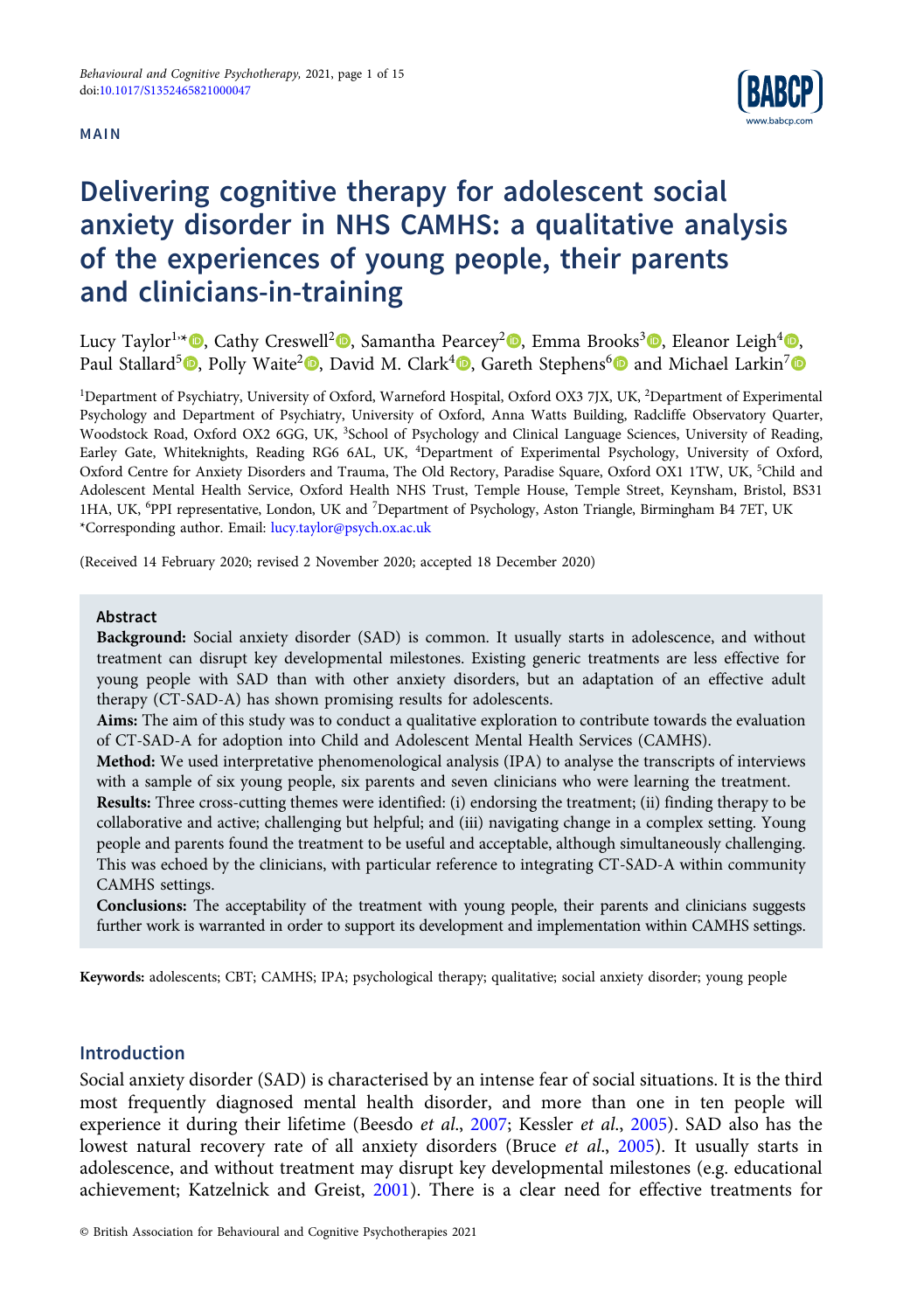adolescents to be available to mitigate these potentially negative lifelong consequences. It is important for these treatments to be deliverable within the NHS, in a way that clinicians, young people and their families find useful. This structural problem is complex, and it requires a methodological approach which can illuminate the meaning of an intervention, from a range of stakeholder perspectives, within a complex system.

Adolescents with SAD are typically offered generic cognitive behaviour treatments (CBT). However, recent studies have shown that 7- to 17-year-olds with SAD have lower remission rates from generic CBT approaches than those with other anxiety disorders (40% vs 72% remission; (Ginsburg et al.,  $2011$ ). For adults, disorder-specific cognitive therapy for SAD (CT-SAD) has demonstrated recovery rates of over 80% (Clark et al., [2003](#page-13-0); Clark et al., [2006](#page-13-0); Clark et al., [2012\)](#page-13-0), and is the recommended treatment for adult SAD (NICE, [2013](#page-14-0)). CT-SAD aims to reverse key psychological processes that are known to maintain SAD (Clark and Wells, [1995](#page-13-0)). Recent evidence suggests that the same psychological mechanisms maintain SAD in adolescents (Hodson et al., [2008;](#page-13-0) Leigh and Clark, [2018;](#page-14-0) Parr and Cartwright-Hatton, [2009](#page-14-0); Schreiber et al., [2012](#page-14-0)). On this basis, CT-SAD has now been adapted for adolescents (CT-SAD-A). A recent case series reported recovery among all five young people who received treatment for severe levels of SAD (Leigh and Clark, [2016](#page-14-0)). Furthermore, a randomised controlled trial with adolescents identified in a school setting demonstrated that CT-SAD-A was superior to both a psychological placebo and a generic form of CBT on both self and clinician ratings at posttreatment (Ingul et al., [2014\)](#page-13-0). Notably, some mechanisms of CT-SAD-A were not implemented fully in the study and other techniques not part of CT-SAD-A, such as psychoeducation, were used.

The promising results that have been achieved with CT-SAD-A have so far been obtained in a specialist setting, with a clinician with expertise in delivering cognitive therapy (Leigh and Clark, [2016\)](#page-14-0). This combination is known to be a determinant in achieving good outcomes (Ginzburg et al., [2012](#page-13-0)). In order to evaluate the utility of this treatment for adoption into CAMHS (Child and Adolescent Mental Health Services), it is critical to establish whether CT-SAD-A can be effectively delivered within routine services. The CAMHS setting is complex, with a range of structural issues acting as barriers to the implementation of novel treatment approaches (Boston and Cottrell, [2016;](#page-13-0) Sayal et al., [2019](#page-14-0)).

A previous qualitative study of adults who received CT-SAD from experienced clinicians suggests that the approach is acceptable to – and valued as helpful by – people with social anxiety (McManus et al., [2010](#page-14-0)). 'Acceptability' in intervention development is often presented as a rather concrete and binary construct. In this study, we want to consider the acceptability of CT-SAD-A as something which becomes meaningful only when situated within a specific context (in this case, CAMHS), and which functions as an important component of implementation. It is important to understand how, why, for whom, and under what conditions, an intervention might be experienced as implementable and 'acceptable' (e.g. see Sekhon et al., [2017](#page-14-0)). Thus our study involves understanding the experiences of young people, their carers, and clinicians, and identifying insights into what helps or hinders the successful delivery of treatment. This knowledge can help us to determine the fit between CT-SAD-A and routine CAMHS settings. Qualitative work is often used to understand people's experiences of interventions and IPA has been used to explore such data (Black et al., [2018](#page-13-0); Donnellan et al., [2013](#page-13-0); Lundkvist-Houndoumadi and Thastum, [2017\)](#page-14-0).

The aim of this study is to conduct a qualitative exploration of how CT-SAD-A (as delivered in Leigh et al. (linked article, an extract describing the treatment is included here<sup>1</sup>), is experienced

<sup>1</sup> 'The treatment: CT-SAD-A, which is the adolescent version of CT-SAD for adults based on the Clark and Wells ([1995\)](#page-13-0) model, is a distinctive form of CBT delivered in 14 weekly 1.5 hour sessions provided on a one-to-one basis. CT-SAD-A involves: development of an individualised version of the Clark and Wells ([1995\)](#page-13-0) model; an experiential exercise to help patients discover the unhelpful effects of self-focused attention and safety behaviours; video feedback; systematic training in externally focused, non-evaluative attention; and behavioural experiments. When indicated, there may also be work on: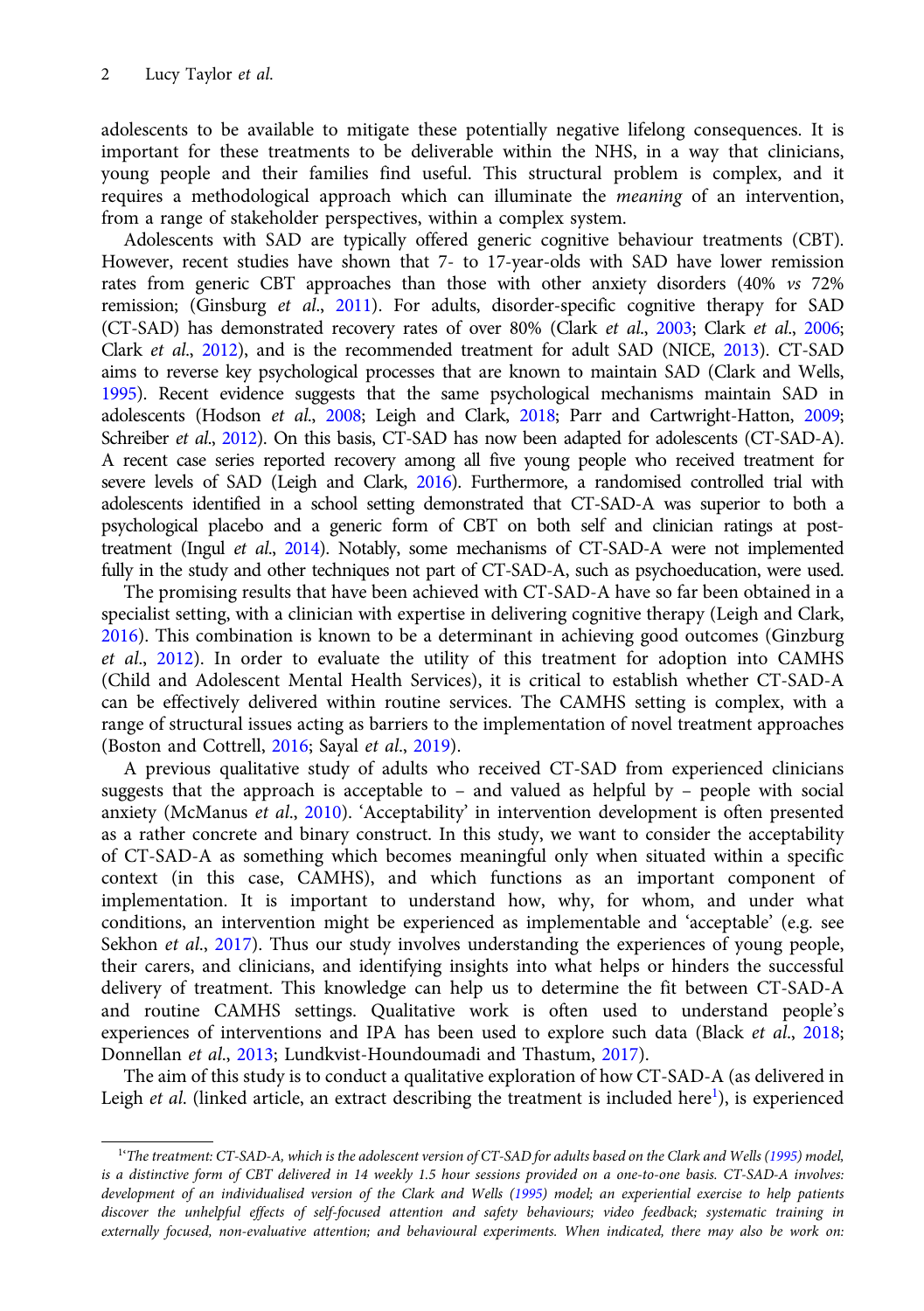within a CAMHS setting. To achieve this, we adopted a multi-perspective design, collecting qualitative data from young people, parents, and clinicians who were being trained to deliver the treatment.

## Method

#### Ethics and consent

Ethical approval for this study was gained from the local NHS Research Ethics Committee (REC reference: 16/SC/0315). All participants gave informed consent/assent.

#### Study approach and design

We adopted an interpretative phenomenological analysis (IPA) approach (Smith et al., [2009](#page-14-0)), which has been used extensively to explore people's experiences of psychotherapy and mental health services, including adult SAD (McManus et al., [2010](#page-14-0)). This study uses a 'multi-perspective' design (Larkin et al., [2018](#page-14-0)) to facilitate a fuller understanding of the treatment, and how it is experienced by patients, their parents, and clinicians.

## Participants and recruitment

All clinicians ( $n = 7$ ) who were being trained in CT-SAD-A alongside their usual practice, young people ( $n = 14$ ) receiving it and their parents (see Leigh *et al.*, linked paper), were invited to take part in this study (from two participating NHS Foundation Trusts: Oxford Health and Berkshire Healthcare). Eight young people and their families did not participate (one was still in treatment at the time of interviewing, one had moved abroad, two were uncontactable, and four declined to take part). All participants were offered  $£20$  as compensation for their time.

#### **Sample**

Six young people, six mothers, and all seven clinicians consented to take part. Information about the participants is provided in Table [1,](#page-3-0) and in Appendix [1](https://doi.org/10.1017/S1352465821000047) in the Supplementary material. These have been treated as individual accounts and have not been analysed as triads to protect anonymity.

# Data collection and transformation

Indicative topic guides were used (see Appendix [2](https://doi.org/10.1017/S1352465821000047) in the Supplementary material) for individual interviews conducted by study assessors or a research fellow with qualitative expertise, all trained and supervised by a specialist in qualitative research (M.L.). Interviews with young people were devised to be engaging and sensitive to the interpersonal and communicative preferences of this population. Interviews took place in person or over the telephone. All interviews were audiorecorded, transcribed verbatim and anonymised at the point of transcription.

The topic guides were developed by the research team, in consultation with our two expertsby-experience. In line with interviewing practices for IPA, we asked open questions, and prepared a flexible structure. This began by exploring participants' understanding of the problem, what they recalled about their expectations of therapy and their hopes for change. The main body of the questions focused on how people had experienced the therapy. We also used some visual

socially traumatic memories; anticipatory worry and post-event processing; low self-esteem; parental beliefs and behaviours; and bullying and its consequences. Further details of the treatment with case examples are described by Leigh and Clark ([2016](#page-14-0)) and can also be found at [www.oxcadatresources.com](http://www.oxcadatresources.com)'.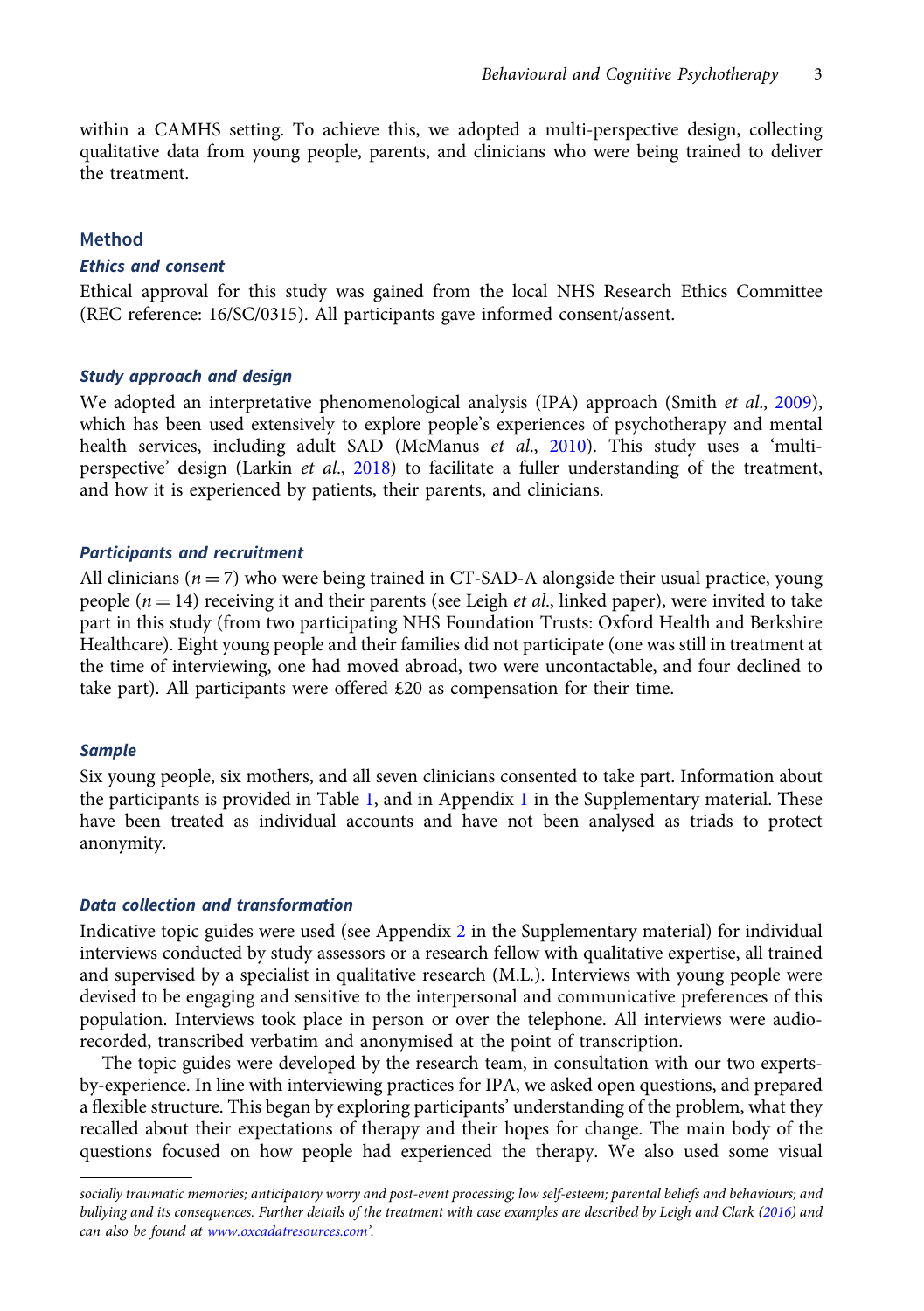# <span id="page-3-0"></span>4 Lucy Taylor et al.

| Young people    | Diagnosis at post-treatment assessment                          |                           |
|-----------------|-----------------------------------------------------------------|---------------------------|
| Jane            | Post-treatment not completed (only completed 2 sessions of CT)  |                           |
| James           | None                                                            |                           |
| Julia           | Major depressive disorder                                       |                           |
| Jade            | None                                                            |                           |
| <b>Jennifer</b> | None                                                            |                           |
| Jasmine         | Social anxiety disorder, specific phobia of spiders, depression |                           |
|                 | Professional background (all had at least 2 years               |                           |
| Clinicians      | experience using CBT and working with young people)             | Number of cases           |
| Caroline        | Clinical psychologist                                           | $\overline{2}$            |
| Conner          | Social worker                                                   | $3(2$ full <sup>a</sup> ) |
| Christopher     | Social worker                                                   | 0 <sub>p</sub>            |
| Claire          | Clinical psychologist                                           | $2(1$ full)               |
| Carol           | Clinical psychologist                                           | $3(2$ full <sup>a</sup> ) |
| Camilla         | Social worker                                                   | $\overline{2}$            |
| Charlotte       | CBT therapist (via adult IAPT)                                  | $\overline{2}$            |

Table 1. Information about young people and clinicians

<sup>a</sup>A full course of treatment is delivery of at least 10 sessions.

 $b$ This clinician attended the training workshops but did not deliver the intervention.

prompts (cards featuring different aspects of therapy) to help participants to think about issues which they might like to discuss. This worked well, and ensured that the interviewees were able to explore salient components of the therapy in some detail. At each stage we began by eliciting descriptions ('What kinds of things did you do in the sessions?') before prompting for more evaluative accounts ('How did you feel about that?'). Interviewers applied these principles flexibly, in order to prioritise active listening during the interviews, and allow participants' concerns to determine the direction and flow of discussion.

#### Data analysis

Analysis involved detailed coding in order to identify the experiences, claims and concerns of each participant (for more detail, see Larkin and Thompson, [2012](#page-14-0)), followed by the elaboration of emerging themes for each case. In keeping with a multiple perspective design, these themes were brought together at the level of each sub-sample group, before any form of betweensample synthesis was attempted. Coding for the three samples (young people, parents, clinicians) was led by three different members of the research team (E.B., S.P., L.T.) with supervision and comparative coding provided by M.L. The coding team worked together closely to compare both the organisation and format of their work, and the focus and plausibility of the codes themselves.

Two levels of analytic triangulation were used to monitor the credibility of the analysis (Yardley [2000\)](#page-14-0). Firstly, in-depth triangulation was provided through co-analysis in supervision, to maintain a consistent focus to the coding. Secondly, broader triangulation focused on the appropriateness of the theme titles, persuasiveness and plausibility of the over-arching narrative, and intelligibility of the overall structure. This involved discussions with the Study Steering Committee and the Study Management Group, which included the patient and public involvement lead and a young person representative. The aim of this level was to check that the analysis is meaningful, useful and accessible.

# Researcher reflexivity and positioning

The majority of the detailed coding was led by three team members. Themes were developed and discussed within a relatively large team of co-researchers. As such, it is not particularly useful to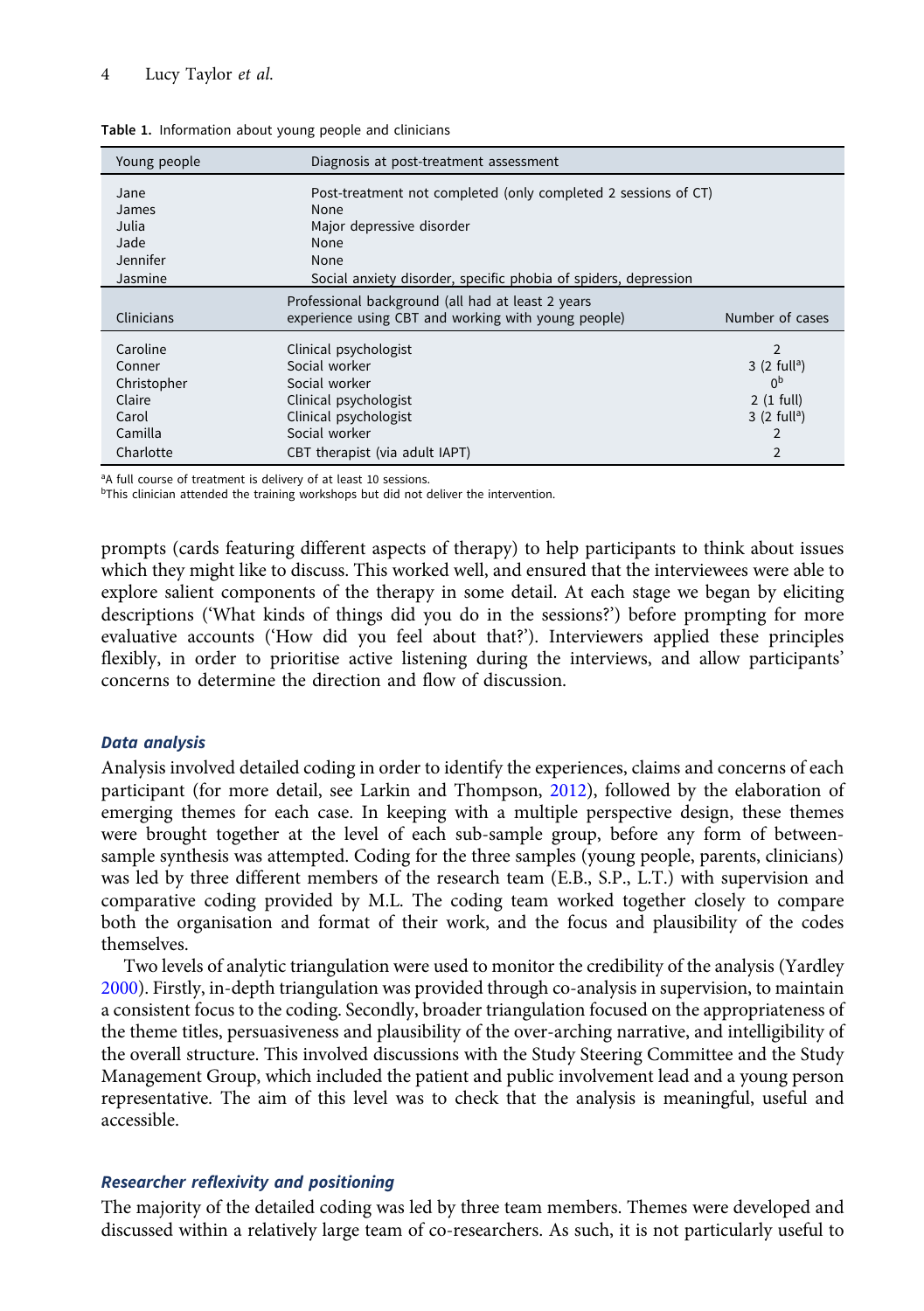| Table 2. Themes |
|-----------------|
|                 |

| Super-ordinate themes                                                      | Sub-ordinate themes                                                                                                                                                    |
|----------------------------------------------------------------------------|------------------------------------------------------------------------------------------------------------------------------------------------------------------------|
| Endorsing the treatment                                                    | a. Hopeful and positive about the therapy and its outcomes<br>b. Clinicians' affinity with the treatment                                                               |
| Finding therapy to be collaborative and<br>active; challenging but helpful | a. Therapy is a collaborative effort<br>b. An active process is challenging but helpful<br>c. Measuring progress is difficult, but supports guidance and learning      |
| Navigating change in a complex setting                                     | a. The typical structure of CAMHS work prioritises crises over therapies<br>b. Complex cases require flexible responses<br>c. Practical problems impede implementation |

provide individual reflections here, but it is worth noting some features of our groupwork. As a group, we were largely psychologists by training. Most team members did not have prior experience with this methodology. Some of us were also parents. Most team discussions about analysis involved facilitation from the one team member with extensive experience in this method. This combination of perspectives allowed for lots of open discussion and reflection in group meetings, and for consensus to develop about how we would manage issues such as additional knowledge about a given case, or discrepancies between perspectives. A useful way of thinking about these sorts of team discussions is provided by Vagle et al. [\(2009\)](#page-14-0), who place Dahlberg's ([2006\)](#page-13-0) classic metaphor of phenomenological reflexivity ('bridling') in the context of group decision-making. The sense of the collective as a means of 'reigning in' run-away interpretations makes groupwork an excellent forum for this kind of analysis.

In IPA, the 'double hermeneutic' refers to the fact that researchers are interpreting participants' accounts, and that then, in those accounts, participants are themselves offering an interpretation of their own prior experience. This means that analysis focuses on participants' relationship to objects and events in a recalled world, interpreted for the 'now' that invoked by the context of the interview. Our interviewers were psychological researchers, and so we can assume that this set up some important contextual features for our participants. On the positive side, we might hope that being interviewed by a psychological researcher involves an expectation that it is OK to talk about thoughts and feelings. More problematically, we might wonder whether participants expected that researchers would not want to hear about challenges in a psychological therapy. If this was a barrier to open discussion, then respondents and interviewers did manage to overcome it to some extent. Themes 2 and 3 are evidence of this. It is possible, nevertheless, that some participants chose not to share some concerns with us, in this context.

# Results

The analysis reported here focuses on expectations and experiences of the treatment from the perspective of young people, parents, and clinicians. The perspectives of these three groups cohere around the following super-ordinate themes (Table 2). The structure of the three over-arching themes means that we begin by reporting on the overall appraisal of the therapy (Endorsing the treatment), followed by an examination of the participants' perception of the therapy as helpful or otherwise (Finding therapy to be collaborative and active; challenging but helpful), and concluding with an exploration of some the contextual issues which shaped participants' experiences of the intervention (Navigating change in a complex setting).

# Endorsing the treatment

### (a) Hopeful and positive about the therapy and its outcomes

Young people and parents generally appeared to find the intervention acceptable. Largely positive expectations were often converted into positive reflections on gains. The therapy process itself was experienced as challenging but also helpful.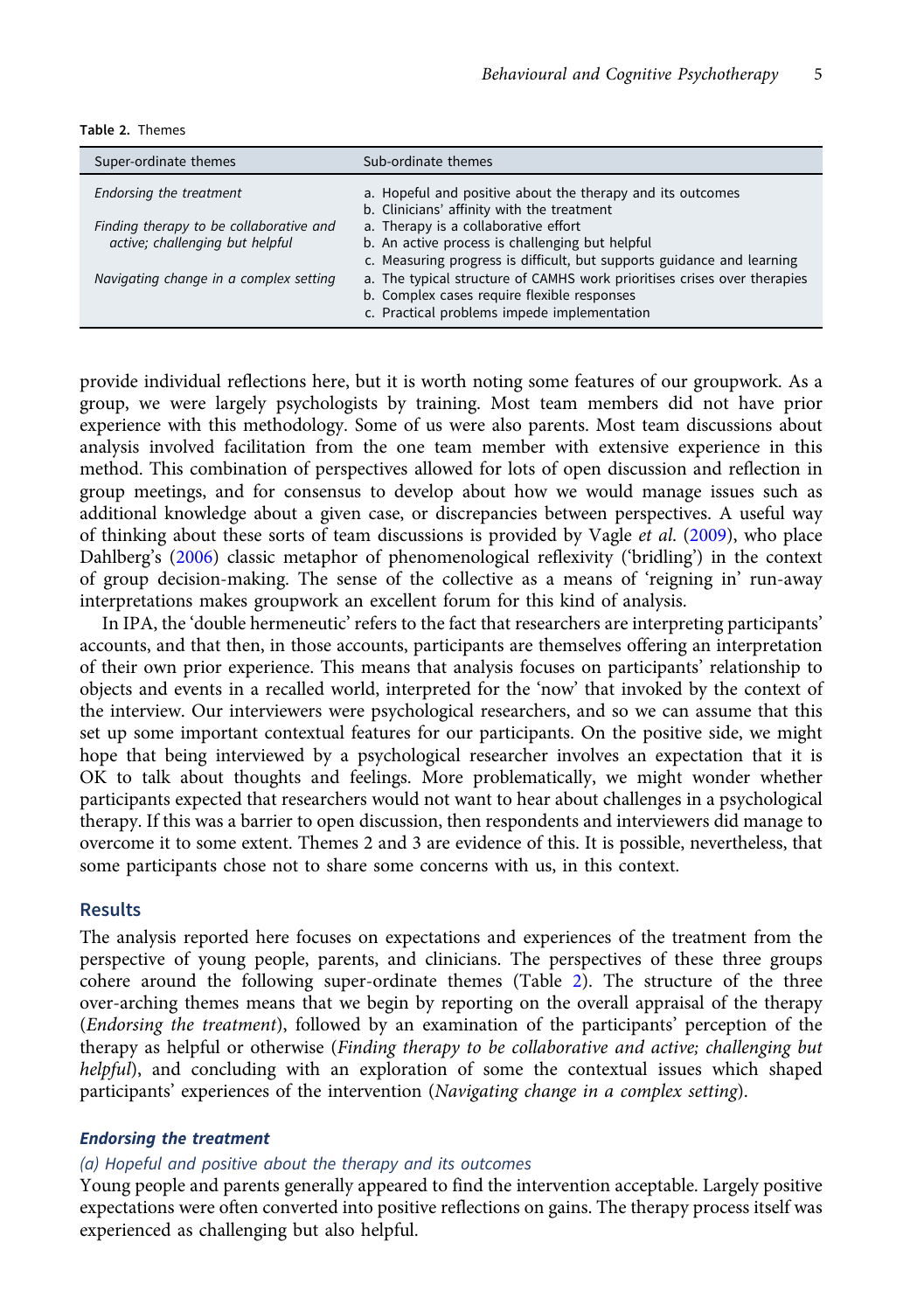# 6 Lucy Taylor et al.

A number of parents commented that the active, experiential approach of this treatment was a better fit for the young person than other, more dialogical approaches, such as counselling:

'He felt that it was more around, it was more experiential and it was more, um, er, of a pragmatic, practical, um, treatment programme, ... rather than sitting and just talking about what he knew were issues ... so, right from the outset, it felt different and, actually, never ever minded going.'  $\left[ \mathrm{Paula}^{2}\right]$ 

Before starting CT-SAD-A, the idea of therapy was framed by some young people as very passive. For example, Jennifer described how she had expected to be 'sat in a room talking the whole time'. Others were more hopeful of practical benefits: 'learn some like, er, er, um techniques for them [the problems]' [James]. Some of the young people described feeling motivated by hope that the therapy would bring about improvements in their independence and confidence. They were attracted to the idea of a more interactive therapy:

'Instead of just like, you know, saying "Ahh I think I can get over it", just actually doing  $\ldots$ that seemed like quite a reasonable idea.' [Julia]

Parents mostly shared this sense of hope and were 'quite interested to see how it would  $[\,\dots]$ benefit' their child. The transition from expectations to consequences was generally consistent. After treatment, young people were able to identify areas of significant functional progress which were important to them. For example, James described several improvements since engaging in the therapy:

'I used to go to the support area,  $[\ldots]$  for about three hours a day every school day. I haven't been in about a year ... I'd never put my hand up to answer questions, I wouldn't really go to lessons that much, er, but now I kinda answer questions all the time and talk to people and all that.  $[...]$  Performing was a big problem as well, but I, I do music now.' [James]

In general, parents were also very positive about the impact of the intervention in terms of what the young person was now able to do. Pippa reported that the improvements that her child had made were 'Leaps and bounds, very positive'. Parents reported improvements in the young persons' activities – particularly their engagement and involvement with friends, their autonomy and independence in communication, and their confidence in initiating activities outside of the house. One parent whose young person had a co-morbid diagnosis of depression was more hesitant with their endorsement of the treatment, and saw depression as a barrier: 'Probably her underlying depression wasn't you know, it wasn't being treated at that time and I think that restricted her access to the CBT' [Phoebe]. However, low mood was not always a barrier. For example, although one young person with low mood 'was quite worried about it [the treatment]' her parent reported that this worry was not fulfilled. On reflection, she thought 'it went very well  $\ldots$  and, now, the end result, it was so worth it' [Pippa].

In other cases, these were incremental changes, which one parent described as 'a very gradual process of, sort of, confidence' [Pamela], and could not be pinpointed to a specific time in treatment. However, by the end of treatment, these improvements stood out as markedly different from the pre-treatment phase. Parents reflected on the psychological changes which appeared to underpin these functional improvements. Pippa's account illustrates this:

'When she went in for her theory test, you know, she was like, um, like she said "I took a deep breath, thought; right, I can do this, nothing is going to happen, it's going to be fine" and, you

<sup>&</sup>lt;sup>2</sup>Pseudonyms starting with 'P' denote parents, 'J' denote juniors (the young people) and 'C' denote the clinicians.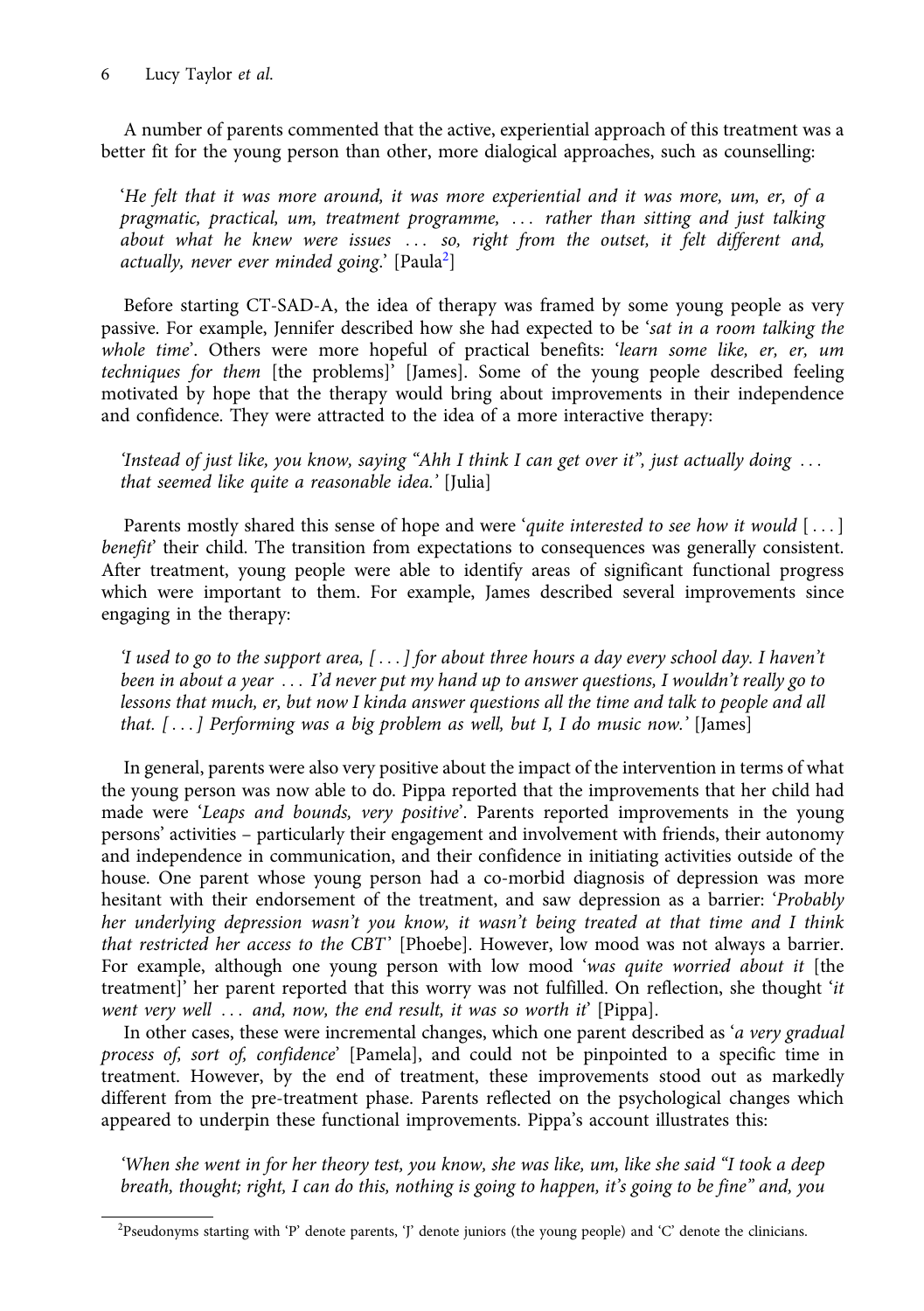know, it's those sort of things, like, that she, um, looks around her and her environment and takes it all in and knows that it's, it's okay.' [Pippa]

Here Pippa describes her child's ability to overcome difficult situations, by shifting her focus of attention to the external environment and drawing on learning from previous experiences ('nothing is going to happen'). As in this extract, there was generally a good sense that parents and young people had understood the ethos and principles of the intervention.

## (b) Clinicians' affinity with the treatment

The therapists were positive about the training they received and the treatment itself, as illustrated here:

'It is a great model, I love it, I love it from a theoretical and technical point of view, erm, I love its application and how much success you can get with it.' [Conner]

The therapist manual (available from [www.oxcadatresources.com](http://www.oxcadatresources.com)) was appraised very positively, 'The manual was really, obviously a brilliant resource' [Carol], and some saw it very much as an integral part of growing their competence while delivering the intervention:  $\dot{I}$  was constantly referring back to it' [Caroline]. The clinicians looked forward to taking their new skills forward, both with social anxiety specifically and also transferrable skills:

'I think it has changed my practice a lot umm, not just with social anxiety, but I think with other treatments thinking about fidelity to the model umm behavioural experiments and how to develop a model umm, the attention training, the video feedback I think umm, not only in social anxiety cases where I feel a lot more confident and skilled in helping young people.' [Claire]

However, as will be discussed further below, they expressed concerns about whether CT-SAD-A was implementable within the current CAMHS context, which was consistently represented as 'really complex.' [Charlotte]

# Finding therapy to be collaborative and active; challenging but helpful

## (a) Therapy is a collaborative effort

The therapists were experienced as calm, friendly, and understanding. One young person commented, 'He was open  $[\dots]$  I could just talk for quite a long time and he wouldn't like judge me or anything.' [James]. The specific role of the therapist in establishing a collaborative relationship around the treatment seemed to be important to the young people. This is generally evident in the language used to report on these activities, which tended to highlight the collective voice:

'We looked at my umm behaviours and stuff that linked to it and then the things that I found the most umm, like, scary to do and then, after we went through them, we decided on things we could do that could like, get over them and then we coz - we were - it's quite easy to go to like shops and cafes and stuff and we just gradually built it up to things that I found the worst.' [Julia – underlining added to highlight collective voice]

It was also illustrated by examples of therapist modelling and engaging in activities. For example, James talked about how the '[Therapist] would stutter, er, then we'd see their reaction, but erm, yeah, he, he showed me that there wasn't, people didn't really care, to be honest with you if you stuttered.' [James]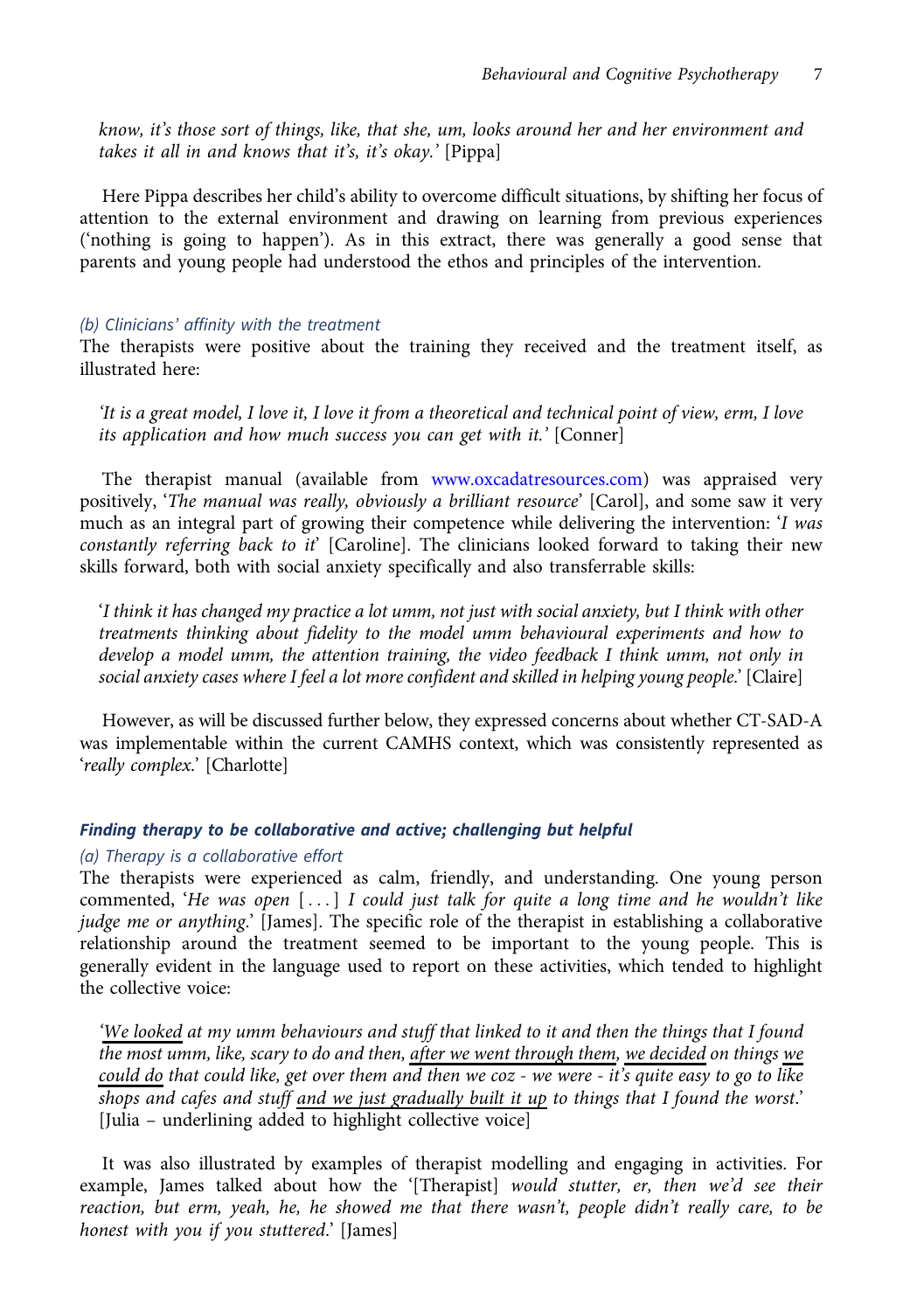# 8 Lucy Taylor et al.

# (b) An active process is challenging, but helpful

The young people recognised and appreciated the importance of the therapy as an active process of doing, rather than as just a space for talking and reflection. This is concisely illustrated here by Jade, talking about the behavioural experiments:

'I would go and interact with people outside, which I didn't like doing - but it was really, really helpful [pause] because [pause] just talking about it wouldn't have been enough.' [Jade]

During the interviews young people were provided with prompt cards listing the therapeutic mechanisms, and it was interesting that they consistently selected the same components as being important. They discussed these knowledgeably, and evaluated them in terms of their utility. For example, Julia was confident in identifying specific components as helpful:

'I definitely think the "training my attention" and the "behavioural experiments" were, like, key for me.' [Julia]

Parents similarly emphasised the active nature of behavioural experiments when identifying pertinent features of the intervention:

'It's very difficult to sit in a room for an hour and talk about yourself, I think, you know, to be able to go out and do those physical challenges, um, is probably a bit easier.' [Phoebe]

Clinicians also singled out behavioural experiments as a feature of the intervention that was particularly salient for their clinical work. For example, they were 'probably the most helpful' aspect of the intervention [Camilla], 'quite transformative' [Conner] and 'obviously a completely key part of it [that] the young people found ::: really helpful and were then able to go away and then put it into practice' [Carol].

The benefits of the behavioural experiments were represented in terms of them being 'more active' than the therapists' usual ways of working.

'I was probably much more active than the CBT I was using before, I was probably much more passive [how do you mean?] Umm so right from the beginning you're adding behavioural experiments [oh okay yeah] where I probably wouldn't have done that before' [Claire].

We can thus see that young people, parents and clinicians reported behavioural experiments as the most salient and critical parts of the treatment. They were also widely reported as difficult for both the young person to complete and for the therapist to deliver. Despite their discomfort, people reported that behavioural experiments were one of the most helpful parts of their experience, and generally included both negative and positive aspects simultaneously when talking about them:

'I hated doing it, I absolutely hated it . . . but that was probably my favourite bit because it did the most for me  $[\ldots]$  I was so scared to do that as well, but it was nice to know at the end, like, I could do it. So I would say that was helpful, it was difficult at the time, but it was necessary I think.' [Jennifer]

'I just didn't like doing the things because I felt uncomfortable, but I see the, the whole point that we did it was to challenge the way I thought and it did.' [Jade]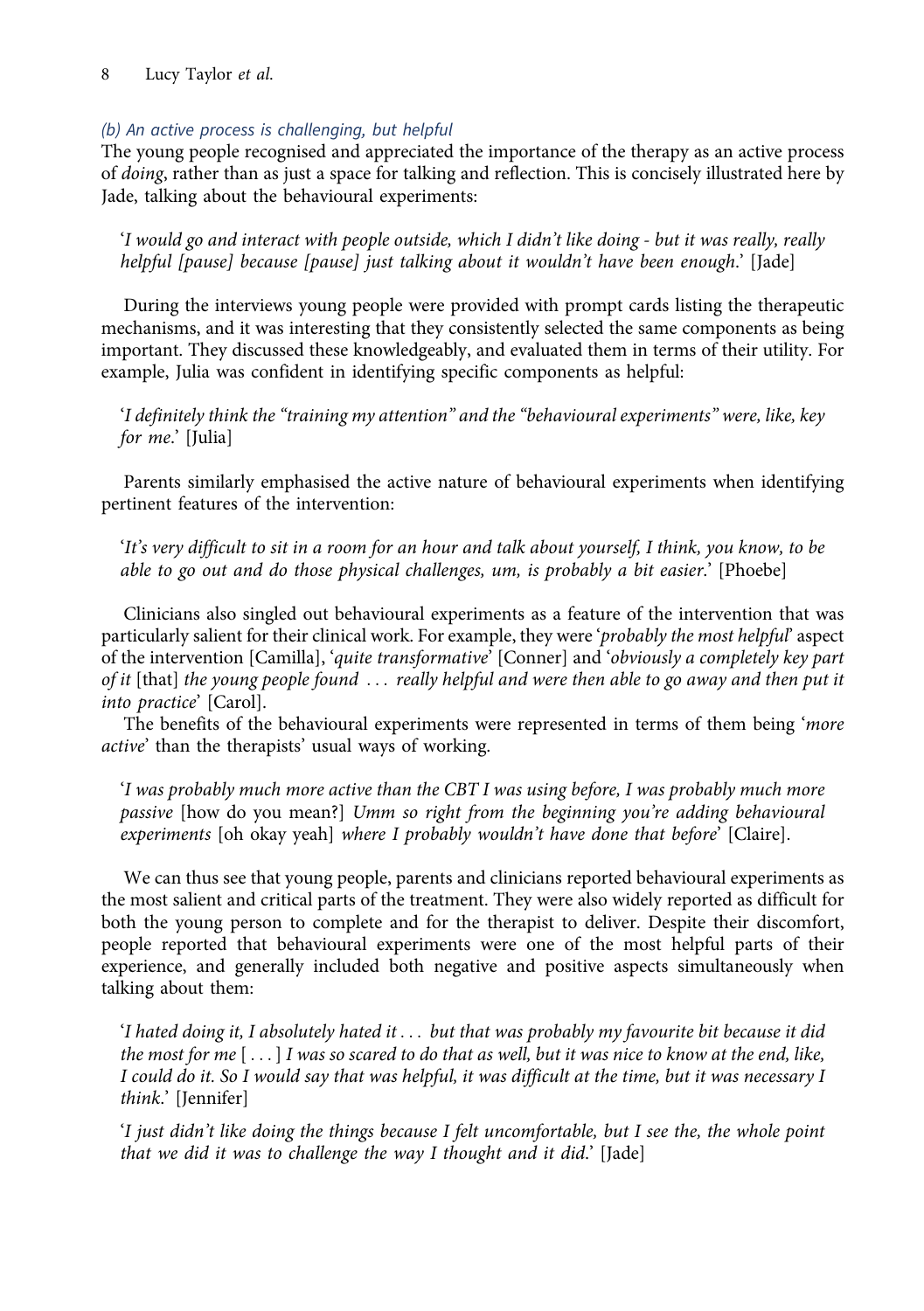In these extracts, the challenging part of behavioural experiments is foregrounded in the affective language used to frame the activities ('absolutely hated', 'so scared to do that', 'I felt uncomfortable'). This serves to underscore the pay-off, in the participants' subsequent appraisals of benefit ('it did the most for me', 'it was necessary', 'I see the whole point that we  $did$  it). The contrast illustrates the trust and bravery exhibited by the young people.

Parents were also aware that young people found some of the active aspects of treatment difficult:

'[The clinician] took her out and did practical things with her, which I thought was very good, much to [the young person], didn't like it, but it it helped her, you know. She probably thought that was the worst things for her to do, but actually doing it, it proved to her that it worked.' [Pippa]

Other features of the treatment could also be identified (e.g. attention training), but young people were less clear about how and why these components had been helpful. Clinicians also talked about less tangible benefits for attention training, and that it was 'hard to gauge how much a young person actually takes that on board' [Conner]. One therapist did report that despite initial doubts 'actually everyone seemed to engage well with it' [Carol]. Video feedback was more widely endorsed by the clinicians and was considered 'a very powerful part of the treatment' [Claire], helping to 'bring  $[\,\dots\,]$  alive the things we were talking about so that they could see it, rather than, just sit there and describe it' [Conner].

Alongside these very specific features of the treatment, there was also a strong sense that the young people felt that they were actively learning and developing skills in using a set of tools to help them think differently. Most young people were generally confident that they could identify what they learned, and could apply it. The importance of *practice* (outside of the sessions) seemed to underline this for most people. For example, one young person noted that 'remember[ing] all of the things [they'd] learned and then just keep going over it and over it' helped after the sessions had ended as 'then it didn't seem like such a difficult thing not having a session every week.' [Julia]. Some young people mentioned that the 'experiment sheets' were really helpful for this:

'I got given like experiment sheets to fill out and do the same things in between like say on my lunch break, umm, go and buy something myself from the shops coz I would never do anything like that umm and then I'd have to fill out these sheets and then bring them back to my next session.' [Jennifer]

# (c) Measuring progress is difficult, but supports guidance and learning

A range of measures were completed on a weekly basis throughout treatment, completed at home and brought to each session. Some young people described how these 'kind of just became part of the treatment' [Jasmine]. The measures provided a focus for treatment (e.g. choice of a behavioural experiment), which the young people noticed and appreciated, as illustrated here by Julia:

'It meant that we could focus on specific things that were harder than others and I think that was quite useful because I don't think-, if-, I don't think, without the questionnaire, it would have been so obvious the things that needed to be worked on.' [Julia]

Additionally, the measures allowed young people to see their progress represented visually:

'It was quite useful cos you could see - you could compare the different things - what I'd done each week to see what I was progressing in and what I wasn't.' [Jasmine]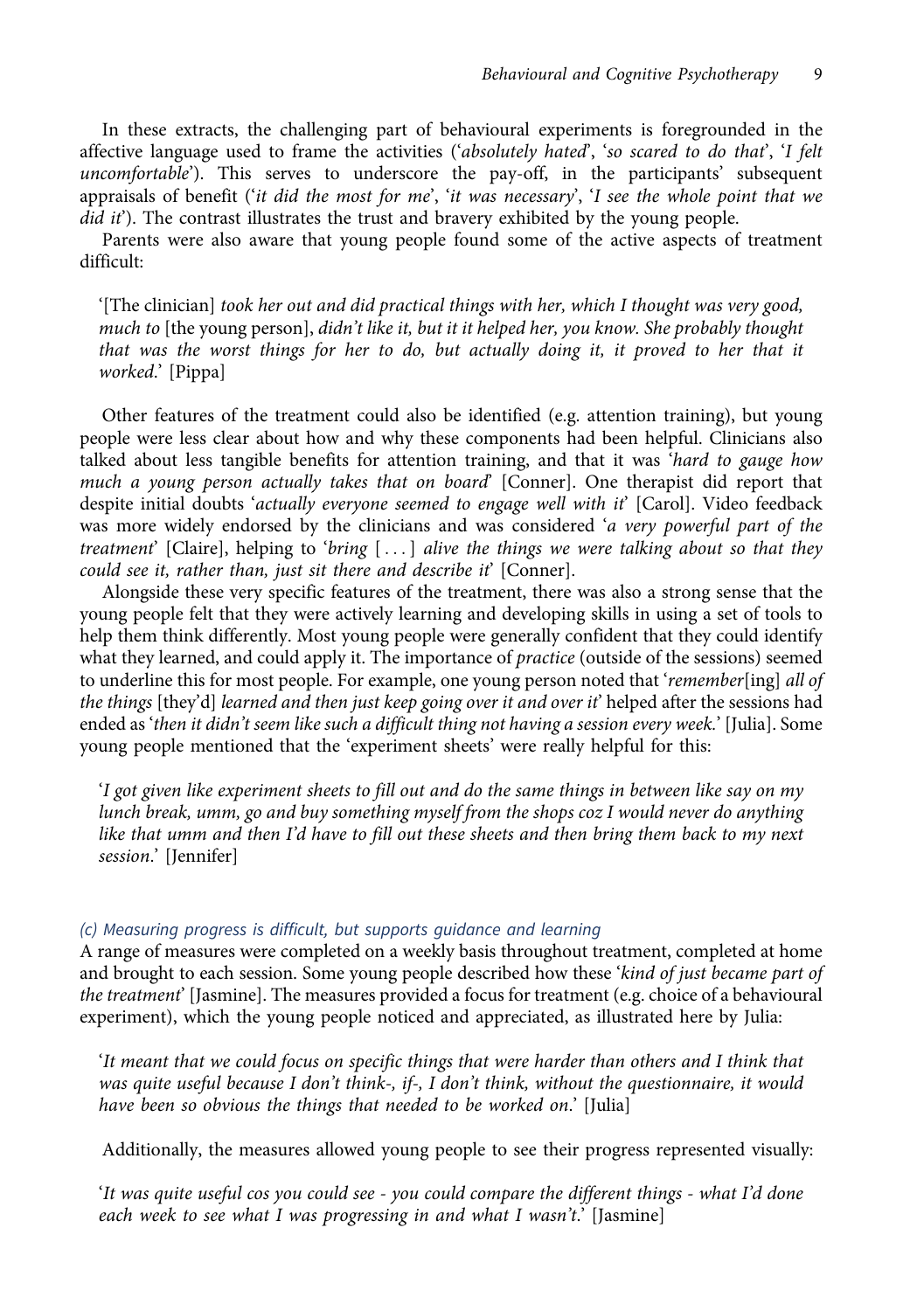One parent also commented on this, because 'you actually get to see it, of how she was feeling at that time and whether her mood was low or high' [Patricia]. For young people and parents, this positive feedback is both reassuring and informative – allowing them to consolidate learning or guiding their next steps. However, measures were also typically commented on by the young people as being difficult, 'really thick, dense and ... seem[ed] really, really daunting' [Jade], and 'tedious' [Julia] and that they took 'quite a long time' [Julia] to complete.

Clinicians tended to frame their concerns about the measures in terms of their perceptions of the young people's experiences of completing the measures; they worried that the young people found the measures to be boring, and therefore not helpful. Camilla, for example, felt that her clients were 'a bit resistant to completing them' because they found them to be 'quite a chore'. Similarly, Carol felt that the young people found the measures to be 'a bit of a pain'. As we have seen above, although young people did express concerns about the measures, they seemed, for the most part, to be acceptable to them, in light of their usefulness for guiding treatment and monitoring progress.

Aside from these seemingly misplaced concerns about the burdensome nature of the measures for the young people, clinicians singled out some as being particularly helpful clinically. Most preferred the anxiety-specific process measures<sup>3</sup> which 'felt much more relevant' [Claire]. The social anxiety symptom measures were generally seen as the most useful, often in terms of their use in guiding treatment: 'kind of [to] do a comparison from week to week of what had changed and we'd pick things  $up$  [Caroline]. Some therapists reflected on how they would make more use of measures in their future work, because of how useful they had been (e.g. Claire); others felt the burden of including the measures was not acceptable to them, because of the additional administrative load, although this was against the backdrop of their concerns about how the young people viewed them.

## Navigating change in a complex setting

## (a) The typical structure of CAMHS work prioritises crises over therapies

Therapists expressed a prevailing concern about implementing the treatment in a CAMHS context which was too 'stressful' to support this form of intervention. It was clear that the stress arose from a conflict with the time commitment required for learning and delivering the new therapy (i.e. where the structure required planning, preparation and regular timed activities), and the context of CAMHS (which required staff to respond to frequent acute crises). For example, Conner described how the stress arose from a tension between the intervention and 'everything else' in CAMHS.

'If you're working in a, kind of [pause] a day-to-day CAMHS clinic as opposed to a research clinic, it's more difficult, it's more stressful, in my perception um, in terms of the, the kind of conflict with everything else' [Conner]

Caroline presented these conflicts as being so entrenched that even if the evidence showed that the intervention was 'more effective' (than alternatives), 'the actual deployment of that in everyday clinical CAMHS would [pause] be less likely' [Caroline], suggesting that she would not be confident that it would be offered in CAMHS.

<sup>3</sup> Anxiety-specific process measures included: Social Cognitions Questionnaire, Social Behaviours Questionnaire. Social anxiety symptom measures included: Liebowitz Social Anxiety Scale. See linked paper, Leigh et al., for further details.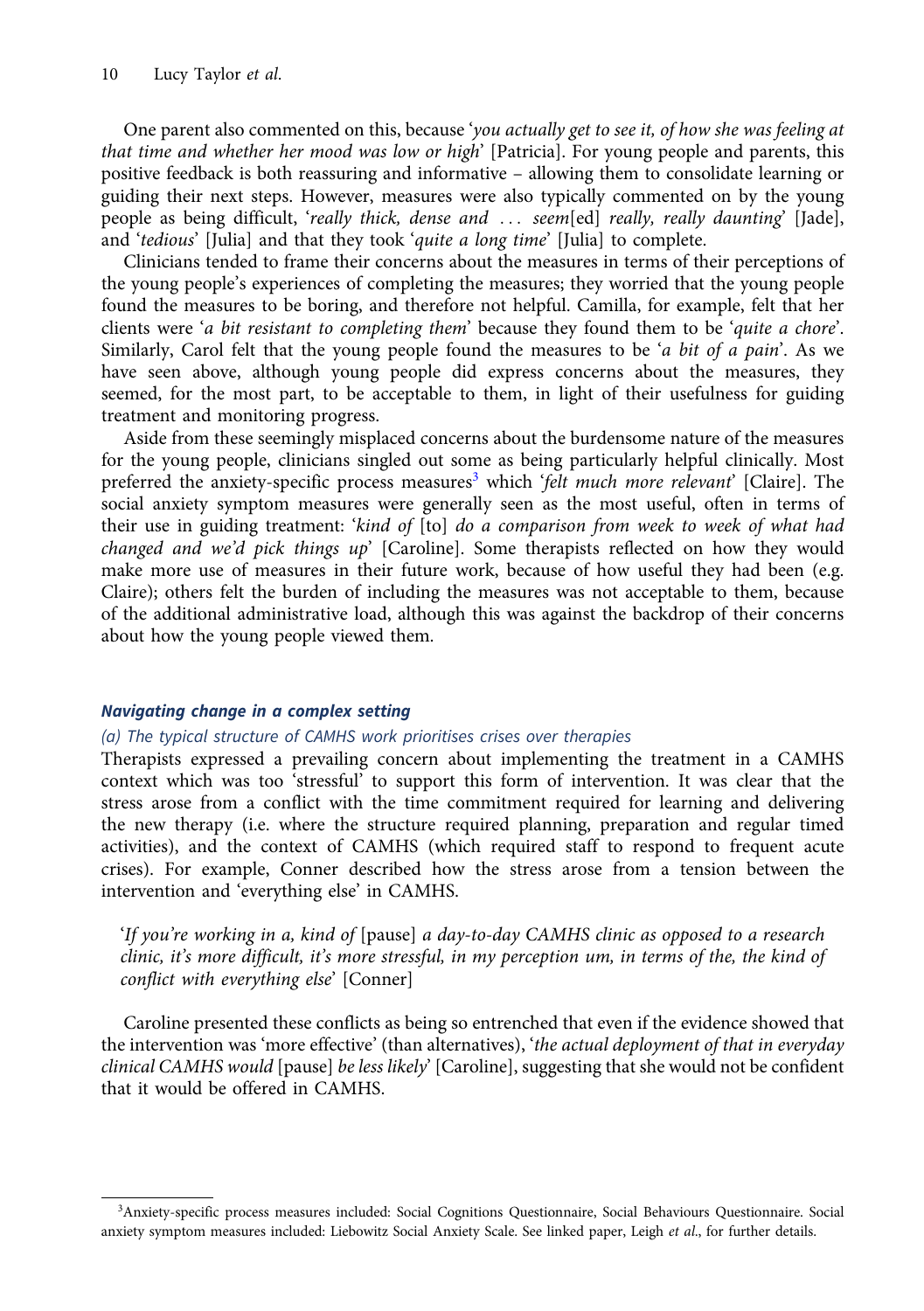## (b) Complex cases require flexible responses

Therapists reflected that CAMHS services need to offer effective interventions for social anxiety and were positive about this treatment model: 'the model's great, I think the treatment is great' [Carol]. However, they worried that the majority of current CAMHS service-users would present with more complex problems than the clients with whom they worked within this study:

'I have massive admiration for it as a model and, and  $[\ldots]$  it would be  $[\ldots]$  life changing for many young people that do have social anxiety, that there's a kind of rub with um [pause] with the presentations that we see, I suppose.' [Conner]

'Typical CAMHS' cases were construed by all but one of the therapists as more complex (usually meaning 'with co-morbidities') and as presenting with more acute risk concerns. In some localities, cases were drawn from other CAMHS teams, or drawn up from Tier 2 services to Tier 3 (CAMHS) for this study. As such, the concern was sometimes based on an accurate perception that the young people would not currently meet the threshold for the therapists' usual service, or were not typical of those who would. The comments from Camilla and Conner here are typical of the concerns raised by all therapists:

'There is usually something that is co-morbid with it so umm, although it was, it appeared effective on social anxiety, there is other stuff going on for some people' [Camilla]

'Most young people who come into CAMHS have multiple problems some of which aren't clear diagnosis er kinda problems, but are more behavioural, or emotional, or kind of systemic in nature' [Conner]

The therapists were therefore keen to reflect upon how much flexibility would be required to deliver the intervention with more 'typical' service users, and to work out how much flexibility would be consistent with adherence to the model. On the whole, they spoke extensively about specific barriers and concluded that the model was not sufficiently flexible for CAMHS at present. However, some of these barriers (time, technology) may be more easily addressed than others (structure, complexity, as above).

#### (c) Practical problems impede implementation

Therapists' concerns about implementation were also evident in some very practical, structural features of the environment. CAMHS was configured to measure out time (clinical appointments, room bookings, etc.), in units of one hour. This meant that those delivering the intervention carried reduced caseloads ('Where's that time coming from?', Carol), due to the 'onerous  $[\ldots]$  number of sessions [and] the length of the sessions, 90 minutes' [Conner]. This 'threw the diary structure' [Conner].

For example, the work involved in adhering to the therapeutic procedures was often presented as stressful to manage, and all therapists felt that they did not have sufficient time to meet these demands. For example, preparation time and supervision were more extensive than normal, and efforts to provide the therapists with additional time were undermined by the unpredictable nature of other routine work.

It should be noted that despite the difficulties reported by clinicians in the change to normal practice, the parents appreciated flexibility of the session length, appointment times, information about the young person's progress, and the opportunity for involvement in the therapy. As such, neither parents nor young people expressed very strong views about the CAMHS context of the therapy, and were typically relieved to be receiving treatment, notwithstanding the difficulty of accessing services and the 'really lengthy' referral process.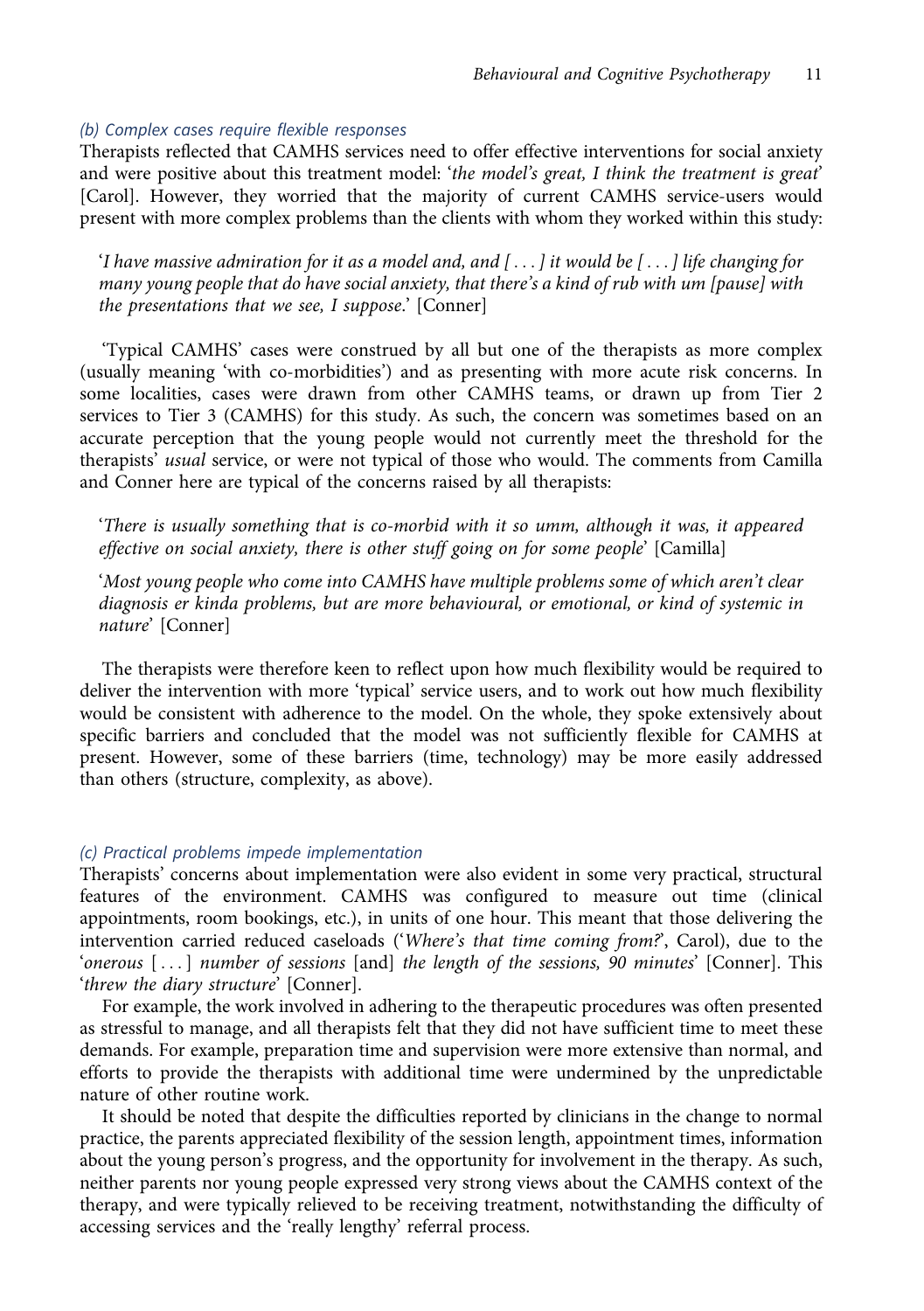# **Discussion**

Although there were key differences in the context and stage of therapist training, the findings of this qualitative study found that, like adults (McManus et al., [2010](#page-14-0)), young people appeared to find some aspects of the intervention challenging, but they were happy to embrace this in light of the benefits that they brought. Overall, they experienced the clinicians to be open and nonjudgemental, and the therapeutic process to be active. The parents were similarly positive about their experience of CT-SAD-A, its active nature, and the clinicians who delivered it, despite the challenging aspects of it. The clinicians were also positive about the treatment and its utility, but they had a variety of concerns about implementing it in their CAMHS settings and the requirements of training in a new approach alongside their routine practice (e.g. dedicated case supervision, familiarisation with the manual, recording and reviewing therapy sessions) which may change once fully trained.

It was striking that clinicians struggled to reconcile their commitment to the therapy with their other commitments in the CAMHS setting. This tension resonates with the concepts of normalisation process theory, NPT (Murray et al., [2010\)](#page-14-0). NPT is concerned with understanding how new ways of working can be integrated into routine care. The theory describes the mechanisms that have to be functioning before a new practice can be successfully implemented: coherence; cognitive participation; collective action; and reflexive monitoring. These mechanisms are enacted via a number of processes, the most critical of which is a shift from *individual* to collective action. From an NPT perspective, the theme 'Endorsing the Treatment' would appear to suggest that therapists perceived there to be *coherence* to the intervention itself, that clinicians monitored and valued outcomes, and that they endorsed and enacted the intervention with *cognitive participation* at the individual level. However, it was also evident that a full transition from individual to collective action was blocked by a number of barriers. The perception of a distinction between typical CAMHS cases and suitable treatment cases for clinicians learning the therapy undermined coherence. The demands of implementing all elements of the treatment in full, and the structural constraints involved in organising one's time and practice differently raised questions in the clinicians' minds about the possibility that these treatment practices could become 'normal' within CAMHS. The clinicians' experiences also suggested that the current structure of CAMHS is organised around dealing with acute crisis and this makes it difficult for therapists to manage structured and planned interventions. These issues are likely to present barriers to *collective action*, in a larger-scale implementation, unless they are addressed. A key question for service providers going forwards is what sort of models of service organisation would allow CAMHS to be more able to support therapists in delivering structured, evidence-based therapies such as CT-SAD-A.

The impact of both the structural and physical barriers (e.g. technology issues, session length, conflicting demands, protecting time) on clinicians' experience of delivering a new treatment should not be under-estimated (Boston and Cottrell [2016](#page-13-0); Sayal et al., [2019](#page-14-0)). Keeping this in mind, the feedback from the clinicians and young people around completing measures for the intervention is interesting. Sessional measures are an important component of CT-SAD-A, requiring engagement by both the clinician and the young person. Clinicians appeared to focus on the idea that the young people found them a chore to complete, which was true, but as we have seen this was offset by their perceived utility. Within NPT, this experiential information could be used as communal appraisal to reflect on the activity from different viewpoints, to allow a fuller understanding of its worth, and to help to make the administrative burden acceptable. This finding contributes to the wider current debate around the implementation of routine outcome measurements (ROMs), often viewed with scepticism by clinicians, with only 6.8% of a sample of CAMHS clinicians routinely collecting session-by-session outcome measures (James et al., [2015](#page-13-0)). However, when we listen to young people's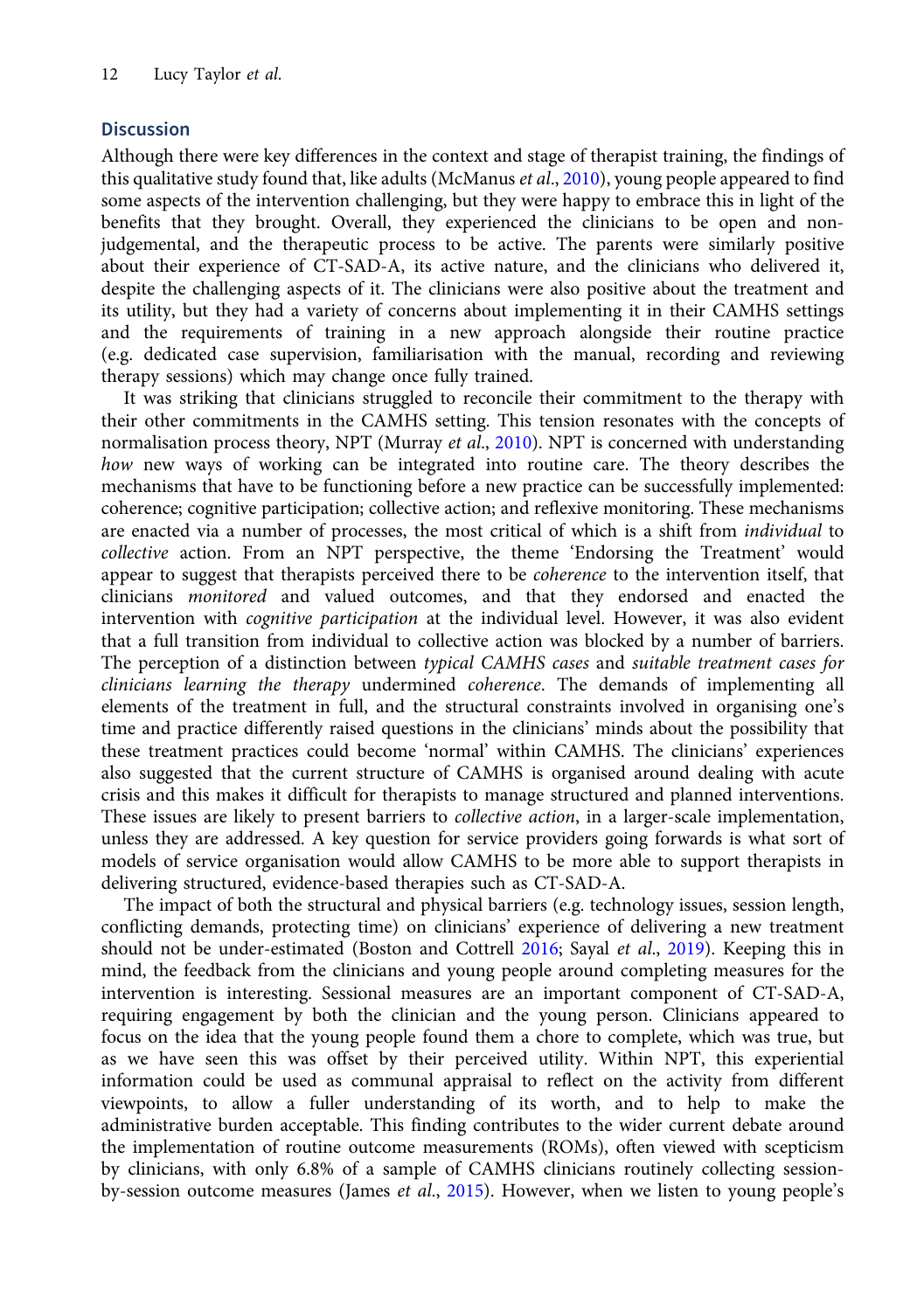and clinicians' views of session-by-session ROMs we find that their acceptability is associated with their perceived helpfulness, as in the case of CT-SAD-A here.

In addition to the use of measures to guide the focus of treatment, the other main way that clinicians felt that CT-SAD-A differs from other therapies is the very active nature of some of the components. Our analysis suggests that the most salient feature of the treatment for all interviewees was the behavioural experiments. It is worth noting that young people were consistently able to pick these, and other, distinct therapeutic mechanisms out and were able to discuss and evaluate them knowledgeably: this is not always the case in studies of therapeutic experience. This clear understanding of their valuable utility ('coherence' to continue the NPT resonance), by young people, parents and clinicians appear to be key to their commitment to an activity that requires effortful work to do. For both measures and behavioural experiments, this reflection on being 'difficult, but good' is useful for monitoring and supporting their promotion by clinicians which might otherwise be lost in the logistical challenges of implementation.

From a methodological point of view, the interpretations of the complex responses that this type of qualitative work yields underlines the importance of including these types of methods to examine acceptability of the treatment. Other methods, such as a rating scale, might have only detected the negative appraisal ('I hated it') of the behavioural experiments, whereas we were able to detect further evaluative reflection of the benefits. Nonetheless, this study was not without its limitations. The young people formed a somewhat homogeneous group of white British females in the upper half of the age range for which this treatment is suitable. However, this was also useful as the variation of their rich accounts were less likely to be due to gender or age differences. Where there were anomalies in the accounts, a more nuanced view may have been possible if the three perspectives (young people, parent, clinician) could have been analysed as a triad. This was not possible as anonymity had been assured at the outset.

The multi-perspective approach was at the same time a strength of the study, allowing different experiences to contribute towards an explanation of a particular phenomenon that would otherwise not have been available, as with the differing accounts of using the measures. Another strength of this study is that the clinicians delivering CT-SAD-A were regular CAMHS clinicians in the pragmatic setting of a routine CAMHS service, and the issues they talked about were likely to reflect the issues of a wider implementation. It should be noted that each clinician in this study only delivered the treatment twice, so some of the implementation issues would probably not endure were the clinicians to become more expert in delivering CT-SAD-A.

## Conclusion

The analysis of the accounts presented here highlight the need and potential utility for treatments such as CT-SAD-A, but equally the need for clinicians to be able to deliver it without feeling like they are compromising their other commitments within the current structure of CAMHS. It is a credit to all the clinicians who were learning CT-SAD-A in the study that the resulting frustrations were utterly concealed from the parents and young people who spoke so highly of them.

Supplementary material. To view supplementary material for this article, please visit: [https://doi.org/10.1017/S13524658](https://doi.org/10.1017/S1352465821000047) [21000047](https://doi.org/10.1017/S1352465821000047)

Data availability. Due to difficulties fully anonymising this qualitative dataset we regret that data cannot be made available.

Acknowledgements. We would like to express wholehearted thanks to the families and clinicians who took part in this study. We are grateful for the invaluable contributions of our PPI representatives.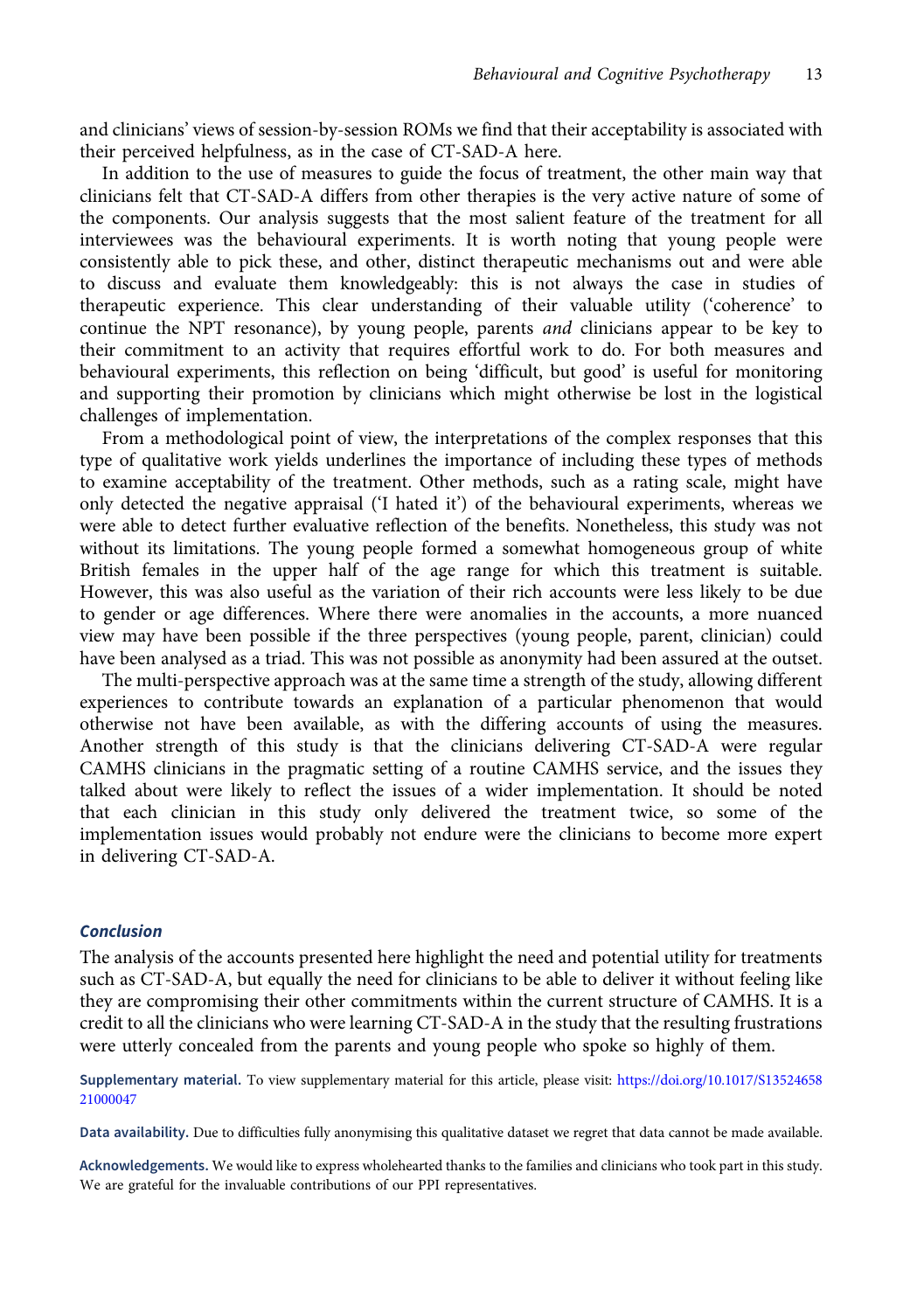<span id="page-13-0"></span>Financial support. This work was supported by the National Institute of Health Research (NIHR HTA 14/170/01; NIHR Research Professorship; C. Creswell; Senior Investigator (D.M. Clark)); Wellcome Trust (Clinic Research Fellowship (E. Leigh); Programme Grant (D.M. Clark).

Conflicts of interest. David M. Clark is an author of the cognitive model of social anxiety that CT-SAD-A is based on and played a central role in developing CT-SAD. No other conflicts of interest are declared.

Ethics statements. All authors have abided by the Ethical Principles of Psychologists and code of Conduct as set out by the BABCP and BPS. Ethical approval for this study was gained from the local NHS Research Ethics Committee (REC reference: 16/SC/0315).

# References

- Beesdo, K., Bittner, A., Pine, D. S., Stein, M. B., Höfler, M., Lieb, R., & Wittchen, H. U. (2007). Incidence of social anxiety disorder and the consistent risk for secondary depression in the first three decades of life. Archives of General Psychiatry, 64, 903–912.
- Black, P., Hanna, D., Quinn, P., & Dyer, K. (2018) Examining the experience of undergoing group cognitive behavioral therapy for obsessive compulsive disorder: an interpretative phenomenological analysis. International Journal of Group Psychotherapy, 68, 195–203. doi: [10.1080/00207284.2017.1403852](https://doi.org/10.1080/00207284.2017.1403852)
- Boston, P., & Cottrell, D. (2016). Trials and tribulations an RCT comparing manualized family therapy with treatment as usual and reflections on key issues that arose in the implementation. Journal of Family Therapy, 38, 172–188.
- Bruce, S. E., Yonkers, K. A., Otto, M. W., Eisen, J. L., Weisberg, R. B., Pagano, M., Shea, M. T., & Keller, M. B. (2005). Influence of psychiatric comorbidity on recovery and recurrence in generalized anxiety disorder, social phobia, and panic disorder: a 12-year prospective study. American Journal of Psychiatry, 162, 1179–1187.
- Clark, D. M., Ehlers, A., Hackmann A., McManus, F., Fennell, M., Grey, N., Waddington, L., & Wild, J. (2006). Cognitive therapy versus exposure and applied relaxation in social phobia: a randomized controlled trial. Journal of Consulting and Clinical Psychology, 74, 568.
- Clark, D. M., Ehlers, A., McManus, F., Hackmann, A., Fennell, M., Campbell, H., Flower, T., Davenport, C., & Louis, B. (2003). Cognitive therapy versus fluoxetine in generalized social phobia: a randomized placebo-controlled trial. Journal of Consulting and Clinical Psychology, 71, 1058.
- Clark, D. M., & Wells, A. (1995). A cognitive model of social phobia. Social Phobia: Diagnosis, Assessment, and Treatment, 41, 00022–23.
- Clark, D. M., Wild, J., Grey, N., Scott, R., Liness, S., Deale, A., et al. (2012). Self-Study enhances the effects of cognitive therapy for social anxiety disorder: a randomized controlled trial. Pre-Publication report registration: ISRCTN11178360. 20122109.
- Dahlberg, K. (2006) The essence of essences the search for meaning structures in phenomenological analysis of lifeworld phenomena. International Journal of Qualitative Studies on Health and Well-being, 1, 11–19. doi: [10.1080/174826](https://doi.org/10.1080/17482620500478405) [20500478405](https://doi.org/10.1080/17482620500478405)
- Donnellan, D., Murray, C., & Harrison, J. (2013). An investigation into adolescents' experience of cognitive behavioural therapy within a child and adolescent mental health service. Clinical Child Psychology and Psychiatry, 18, 199-213. doi: [10.1177/1359104512447032](https://doi.org/10.1177/1359104512447032)
- Ginsburg, G. S., Kendall, P. C., Sakolsky, D., Compton, S. N., Piacentini, J., Albano, A. M., Walkup, J. T., Sherrill, J., Coffey, K. A., & Rynn, M. A. (2011). Remission after acute treatment in children and adolescents with anxiety disorders: findings from the CAMS. Journal of Consulting and Clinical Psychology, 79, 806.
- Ginzburg, D. M., Bohn, C., Höfling, V., Weck, F., Clark, D. M., & Stangier, U. (2012). Treatment specific competence predicts outcome in cognitive therapy for social anxiety disorder. Behaviour Research and Therapy, 50, 747–752.
- Hodson, K. J., McManus, F. V., Clark, D. M., & Doll, H. (2008). Can Clark and Wells' (1995) cognitive model of social phobia be applied to young people? Behavioural and Cognitive Psychotherapy, 36, 449–461.
- Ingul, J. M., Aun, T., & Nordahl, H. M. (2014). A randomized controlled trial of individual cognitive therapy, group cognitive behaviour therapy and attentional placebo for adolescent social phobia. Psychotherapy and Psychosomatics, 83, 54–61.
- James, K., Elgie, S., Adams, J., Henderson, T., & Salkovskis, P. (2015). Session-by-session outcome monitoring in CAMHS: Clinicians' beliefs. The Cognitive Behaviour Therapist, 8 (E26).
- Katzelnick, D. J., & Greist, J. H. (2001). Social anxiety disorder: an unrecognized problem in primary care. Journal of Clinical Psychiatry, 62 suppl 1, 11–15; discussion 15–16.
- Kessler, R. C., Berglund, P., Demler, O., Jin, R., Merikangas, K. R., & Walters, E. E. (2005). Lifetime prevalence and age-ofonset distributions of DSM-IV disorders in the National Comorbidity Survey Replication. Archives of General Psychiatry, 62, 593–602.